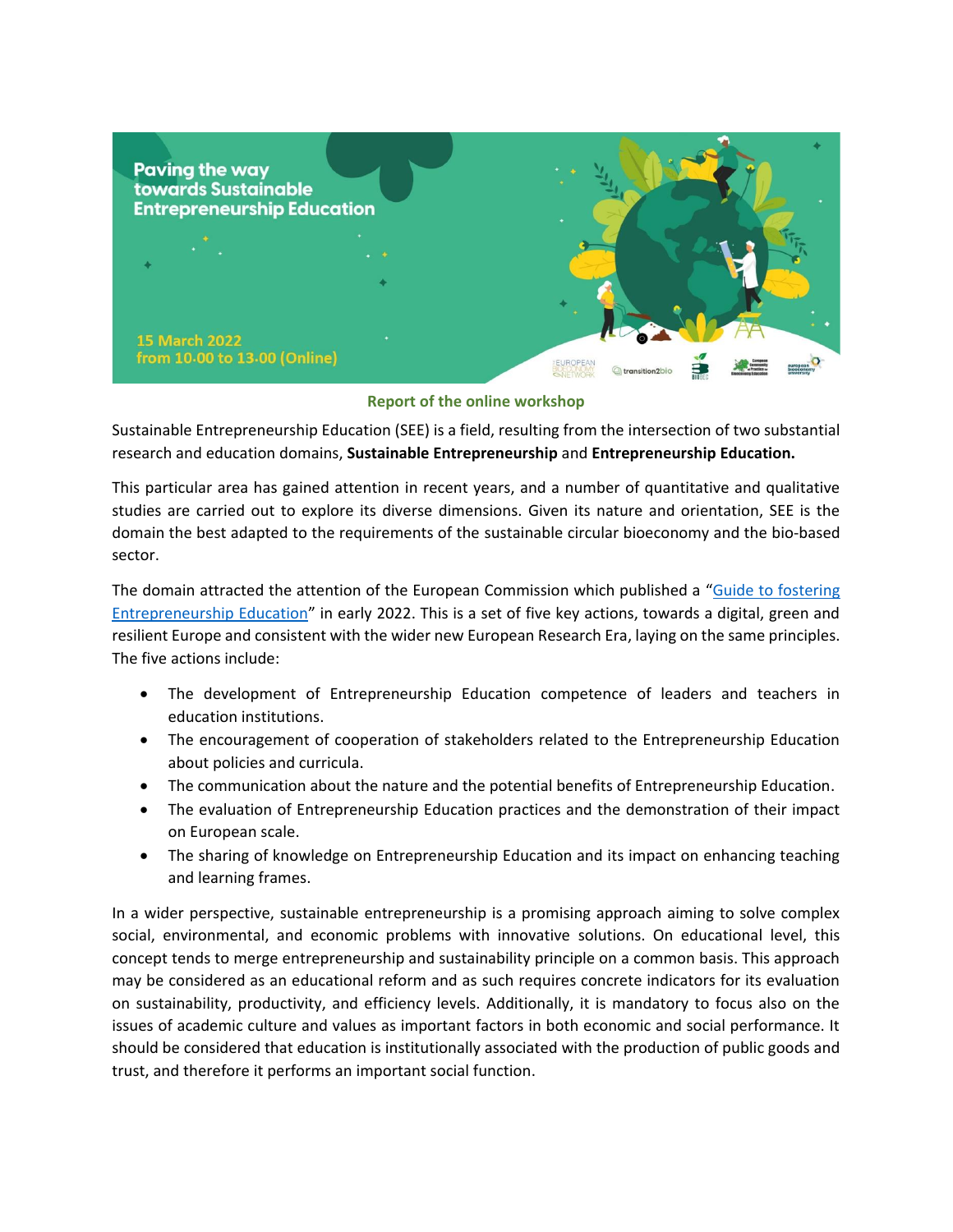In order to achieve these goals, a substantial background work is necessary in order to convert this bottom-up approach into a widely adopted educational model. Many networks and projects are ongoing in Europe and worldwide on this topic, trying to optimise the educational parameters and also to adapt them to various regional and sectorial criteria. In all these efforts, common elements like "critical thinking", "professional development", "entrepreneurs´ needs" and "pedagogic excellence" are considered as central.

The challenge is to frame these dimensions in the prism of Sustainable Entrepreneurship, taking into account specific parameters such as:

- Highlighting the potential of entrepreneurship initiatives in all domains (social, economic and environmental) in short- and long-term perspectives.
- Developing a specific protocol to conduct a systematic review of literature and other resources on sustainable entrepreneurship education, including reports on research status and analysis of their results.
- Aligning to European and International standards and priorities, such as the Strategic Research and Innovation Agenda on Bioeconomy, The European Green Deal and the Sustainable Development Goals adopted by the UN.
- Designing specific methodological approaches considering existing practices and various foresight outcomes.
- Reshaping curricula and educational programmes according to the specific needs and directions.
- Meeting the requirements of the new ERA, in particular with regards to closing the gap between academia and business and to support the applicability of research results to enhance innovations.
- Presenting the emerging topics, issues and challenges that need to be addressed in future research.

In view of this debate, a workshop entitled **"Paving the way towards Sustainable Entrepreneurship Education"** was co-organised by *The European Bioeconomy Network, Transition2Bio, the European Community of Practice for Bioeconomy Education, BIOSKILLS, BIObec and the European Bioeconomy University (EBU).* The aim of the workshop was to identify how the cross-fertilisation of EE and SE can help design educational curricula and extra-curricular activities for sustainability-minded entrepreneurs of tomorrow. The workshop involved projects and initiatives highlighting the intersection between Entrepreneurship Education (EE) and Sustainable Education (SE), with a special focus on circular and sustainable bioeconomy.

In the first part of the workshop, several projects and initiatives presented their inspirational case studies to provide insights and knowledge, in order to stimulate the discussion and mutual learning. The shared good examples include:

- Veera Tahvanainen Policy officer DG RTD of the European Commission, who presented a focus on the priorities, interest and objectives defined by the European Commission about Sustainable Entrepreneurship Education.
- The European Bioeconomy Network that facilitates mutual promotion of outcomes, new partnerships, joint event planning and knowledge sharing among EU funded projects and initiatives supporting the bioeconomy.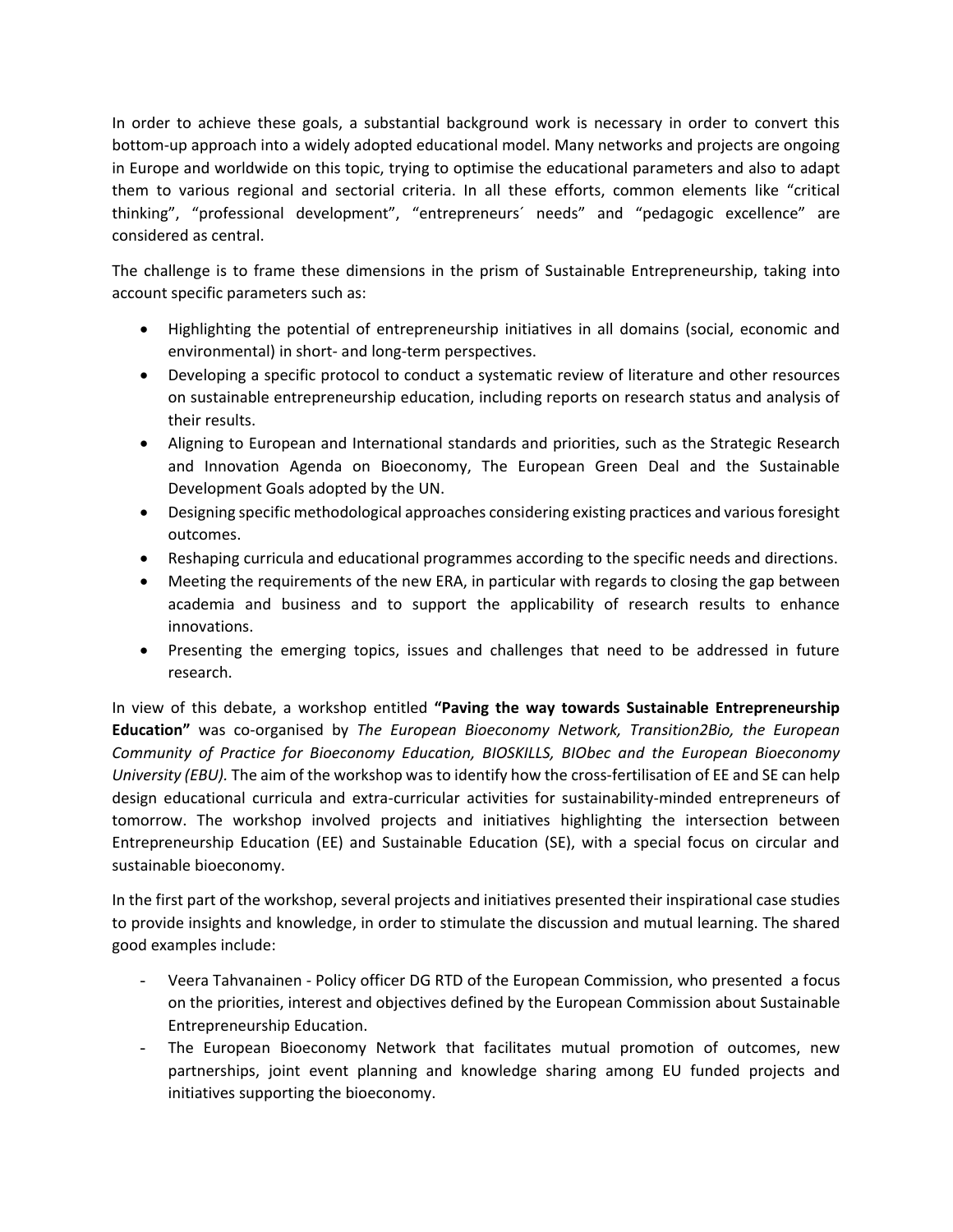- The project Transition2Bio that capitalises on the knowledge and identify future skills for the bioeconomy and strengthens communication and stakeholders' involvement.
- The BBI-JU project BIObec that is developing regional education centres of bioeconomy education that reflect and meet identified stakeholders´ needs.
- Macro regional activity  $-$  the BIOEAST Thematic Working Group Bioeconomy Education that unites eleven countries and discuss the common challenges and opportunities.
- An overview on the ICA-CoP Bioeconomy Education, whose aim is to build a network for educational innovators in the domain of Bioeconomy.
- Go-Up Incubator that support the acceleration of smart growth in Europe by facilitating start-up, cooperativism, impact investment in the domain.
- A special focus on the ICA-Edu Special Interest Group for Sustainable Entrepreneurial Education, the initiative following from two ICA colloquia and the first conference on sustainable entrepreneurship education.
- The project INTRINSIC (INnovative educaTion foR sustaInable eNtrepreneurShip In Life sCiences) developed an app for web-based mindset monitoring, a networking opportunity for SEE educators, a teaching design tool, a staff training module, and case studies in SEE.
- First results of the study "Promoting education, training and skills" (BioSkills) that is being conducted for DG RTD by Deloitte, empirica, and Fondazione Giacomo Brodolini that identifies, maps and analyses the current state of the art of bioeconomy entrepreneurship education and mindset in ten selected countries.
- A focus on the role of EntreComp Europe in developing a global community of people and organisations involved in entrepreneurial learning policy and practice and, in particular, a zoomin on the activities of EntreComp Food to stimulate innovation and entrepreneurship among students and young entrepreneurs in the agrifood sector.
- Finally, the support of the initiatives Bioeconomy Ventures and MPowerBIO to SMEs clusters, start-ups and spin-offs to empower their business skills in sustainability.

The speakers presented their case studies on key "what" and "how" questions and highlighted gaps that still to be addressed, including: limited exposure to the biobased related industry in some regions, limited good practice examples to support peer to peer learning and mutual learning, a gap between education and industry, the need to increase transversal capacities and skills and "systemic thinking", the a necessity to develop entrepreneurial and creative mindsets, limited availability of entrepreneurship education in higher and vocational education, as well as giving a central role to entrepreneurship education, in a career perspective.

The "case-storming" was followed by a vivid interaction among the experts, representing a wide spectrum of regions, domains, and sectors to discuss on the necessary competences, educational methodologies and context, to finally provide recommendations.

Specifically, the participants were encouraged to contribute to the following questions with the support of an interactive online MIRO board:

- What are the competences of a sustainable entrepreneur?
- How can education providers respond? What level of education can provide Sustainable Entrepreneurship Education? How? What type of actions (e.g., capacity building, formal/informal education, incubators)? Who can undertake this task?